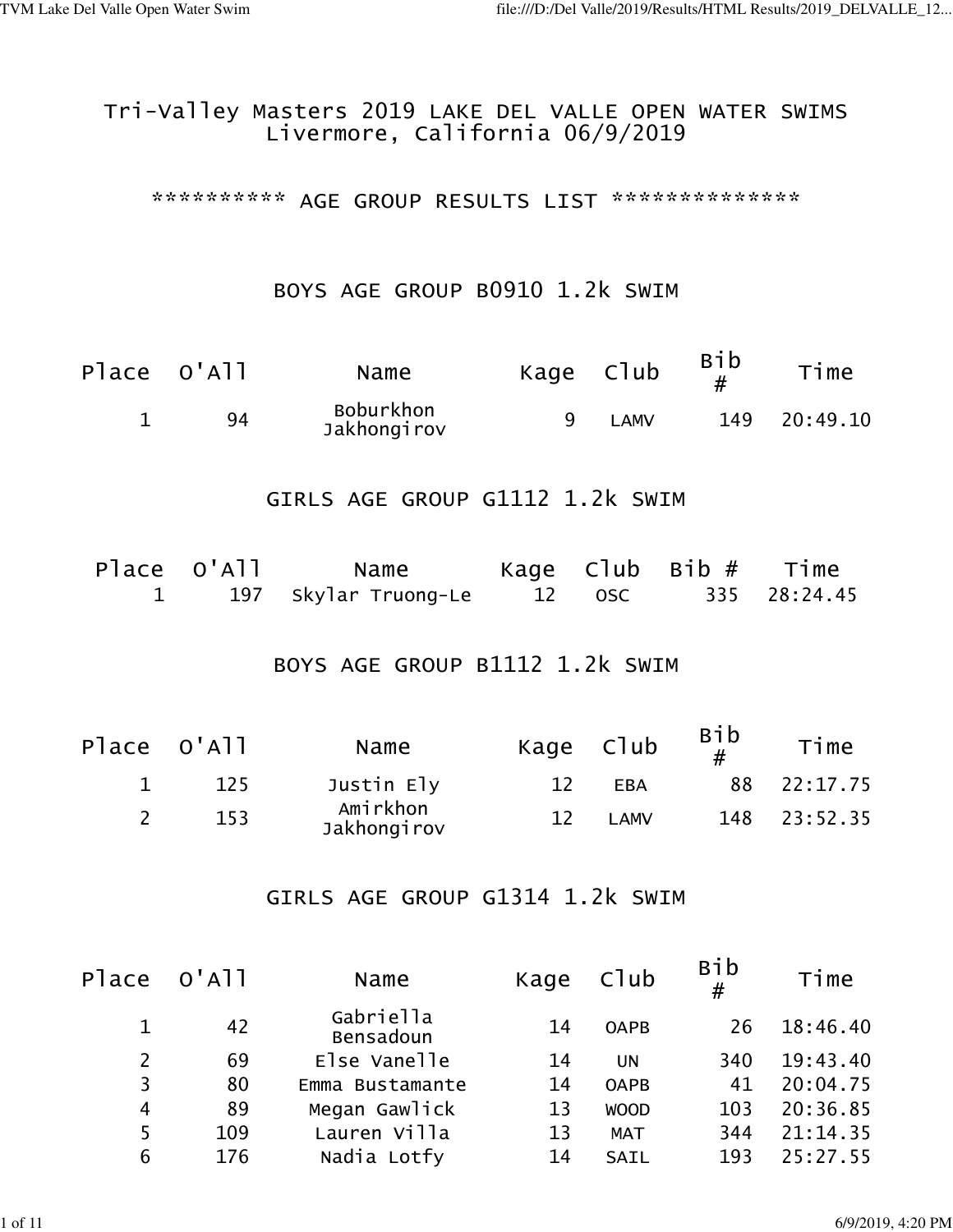|  |  | Zan Wang | <b>LAMV</b> |  | 346 25:38.00 |
|--|--|----------|-------------|--|--------------|
|--|--|----------|-------------|--|--------------|

#### BOYS AGE GROUP B1314 1.2k SWIM

|                               | Place O'All | Name                  |    |            | Kage $C1ub$ Bib $#$ Time |              |
|-------------------------------|-------------|-----------------------|----|------------|--------------------------|--------------|
| $\mathbf{T}$ and $\mathbf{T}$ |             | 64       Liam Russell |    | 14 PCCA    |                          | 277 19:27.90 |
|                               |             | 96 Alexander Miller   |    | 14 LAM     |                          | 426 20:53.75 |
| २                             |             | 169 Luke Grotenhuis   | 13 | <b>WAC</b> |                          | 117 25:01.65 |

#### GIRLS AGE GROUP G1516 1.2k SWIM

|                | Place O'All | Name           |    |              | Kage $C1ub$ Bib $#$ | Time         |
|----------------|-------------|----------------|----|--------------|---------------------|--------------|
|                | 58          | Emily Harris   | 16 | <b>TRIV</b>  | 129                 | 19:17.40     |
| $\overline{2}$ | 71          | Eloise Burtis  | 16 | <b>TOC</b>   | 40                  | 19:48.55     |
| 3              | 113         | Ava Peyton     | 15 | <b>UN</b>    | 242                 | 21:15.55     |
| $\overline{4}$ | 123         | Shelby Resnick | 15 | <b>HILLS</b> |                     | 415 22:01.10 |
| 5              | 124         | Sarah Dunwoody | 16 | <b>UN</b>    | 86                  | 22:11.35     |
| 6              | 127         | Angel More     | 16 | <b>UN</b>    | 216                 | 22:21.40     |
| 7              | 128         | Rachel McCrea  | 16 | <b>UN</b>    | 205                 | 22:21.45     |
|                |             |                |    |              |                     |              |

## BOYS AGE GROUP B1516 1.2k SWIM

| $O'$ A $11$ | Name              | Kage | Club        | Bib# | Time     |
|-------------|-------------------|------|-------------|------|----------|
| 11          | Luke Scanlon      | 16   | <b>TRIV</b> | 282  | 17:01.55 |
| 28          | Ryan Ridosko      | 15   | <b>TRIV</b> | 269  | 18:03.75 |
| 31          | Jason Dehaaff     | 15   | <b>UN</b>   | 80   | 18:32.85 |
| 35          | Max Grotenhuis    | 16   | <b>WAC</b>  | 118  | 18:39.10 |
| 37          | Danila Gorkov     | 15   | <b>LAMV</b> | 112  | 18:41.55 |
| 39          | Michael Giarrusso | 16   | <b>UN</b>   | 106  | 18:42.05 |
| 67          | Ryken Thompson    | 15   | <b>PCCA</b> | 327  | 19:39.35 |
| 78          | Tyler Trinh       | 15   | <b>TRIV</b> | 333  | 20:03.70 |
| 129         | Austin Sparrow    | 15   | <b>UN</b>   | 309  | 22:21.70 |
|             |                   |      |             |      |          |

## GIRLS AGE GROUP G1718 1.2k SWIM

|  | Place O'All   Name   |    | Kage C $\textsf{lub}$ Bib $\#$ Time |                     |
|--|----------------------|----|-------------------------------------|---------------------|
|  | 1 51 Vivian Redmond  |    |                                     | 17 TOC 262 19:08.45 |
|  | 224   Lara Soldatova | 18 |                                     | 451 32:05.55        |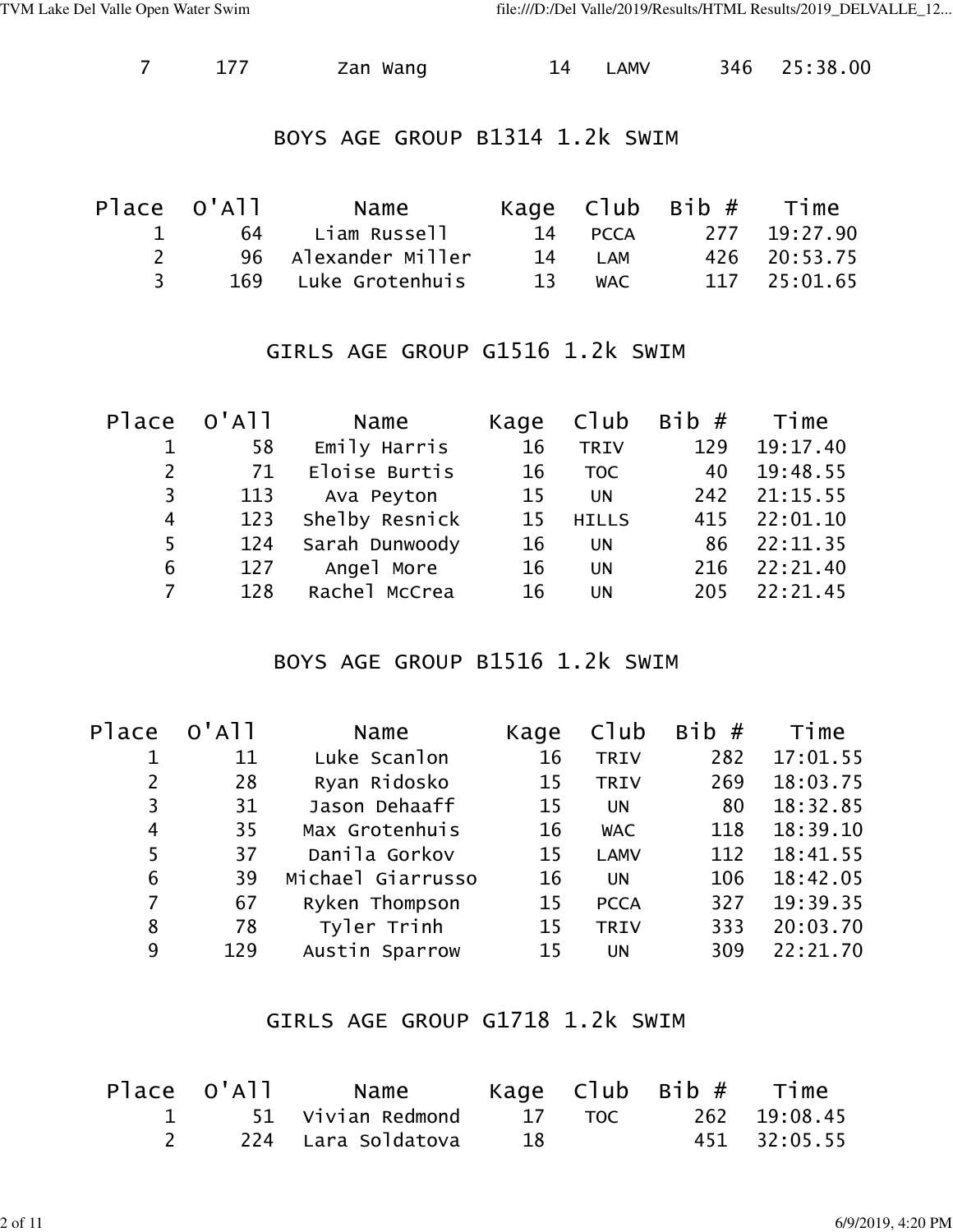## FEMALE AGE GROUP F1824 1.2k SWIM

| Place O'All | Name                    |         | Age $C1ub$ Bib $#$ Time |              |
|-------------|-------------------------|---------|-------------------------|--------------|
| 150         | Elise Riley             | 19 SRVM |                         | 449 23:34.15 |
|             | 187 Veronica Oberholzer | 24 TEME |                         | 228 26:55.75 |

# MALE AGE GROUP M1824 1.2k SWIM

| Place O'All | Name                    |  | Age $C1ub$ Bib $#$ | Time        |
|-------------|-------------------------|--|--------------------|-------------|
|             | 3 Joby Bernstein 24 TOC |  |                    | 28 15:35.60 |

## FEMALE AGE GROUP F2529 1.2k SWIM

|                | Place O'All | Name               |    |            | Age $C1ub$ Bib $#$ Time |              |
|----------------|-------------|--------------------|----|------------|-------------------------|--------------|
| $\mathbf{1}$   |             | 6 Catherine Breed  | 26 | <b>TOC</b> |                         | 35 16:10.30  |
| $2^{\circ}$    |             | 8 Allison Arnold   |    | 27 TOC     |                         | 9 16:25.05   |
| $\overline{3}$ |             | 32 Christine Olson |    | 29 TOC     |                         | 232 18:35.20 |
| 4              |             | 102 Fiona Greer    |    | 26 EBAT    |                         | 454 21:00.65 |
| 5              |             | 232 Lilly Jones    |    | 27 MCMC    |                         | 153 33:57.00 |

## MALE AGE GROUP M2529 1.2k SWIM

| Place | $O'$ A $11$ | Name                | Age | Club        | Bib# | Time     |
|-------|-------------|---------------------|-----|-------------|------|----------|
|       | 5           | Mazen Aziz          | 29  | <b>TOC</b>  | 11   | 16:04.75 |
| 2     | 12          | Christophe Ferguson | 29  | <b>OEVT</b> | 92   | 17:01.90 |
| 3     | 21          | Harrison Tingler    | 27  | <b>TOC</b>  | 329  | 17:48.65 |
| 4     | 30          | Burke Sims          | 28  | <b>TOC</b>  | 300  | 18:13.85 |
| 5     | 44          | George Greer        | 29  | <b>EBAT</b> | 456  | 18:49.10 |
| 6     | 98          | Andy Quintero       | 29  | <b>AAM</b>  | 419  | 20:56.70 |
| 7     | 108         | Joshua Clusin       | 29  | <b>UC38</b> | 59   | 21:12.05 |
| 8     | 163         | Jacob Duncan        | 29  |             | 422  | 24:38.85 |

# FEMALE AGE GROUP F3034 1.2k SWIM

| Place O'All | Name                        |  | Age $C1ub$ Bib $#$ Time |              |
|-------------|-----------------------------|--|-------------------------|--------------|
|             | 17 Lindsay Gaudinier 30 WCM |  |                         | 100 17:23.65 |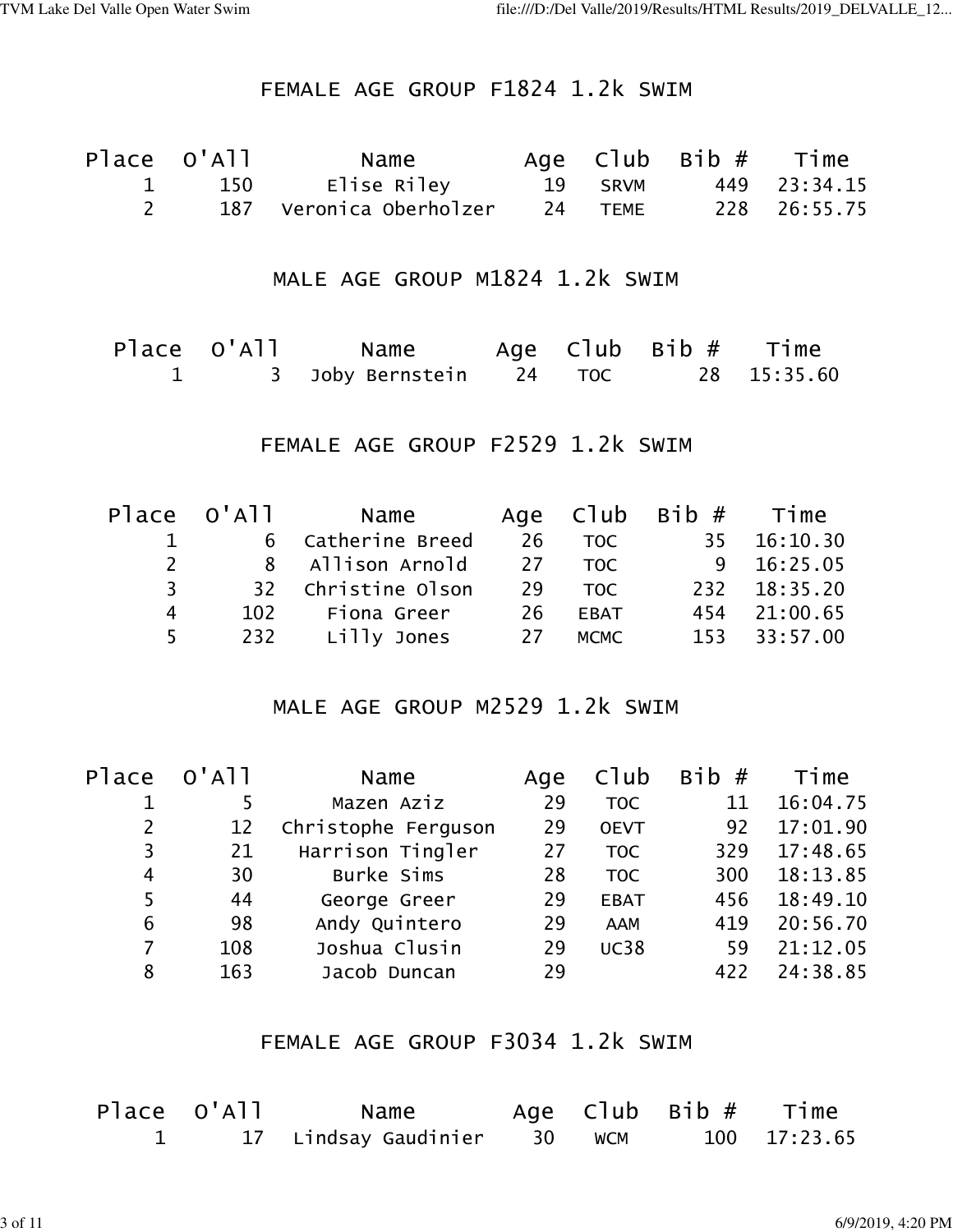| 2              | 33  | Sara Quintero    | 31 | <b>AAM</b>       | 420 | 18:38.45     |
|----------------|-----|------------------|----|------------------|-----|--------------|
| 3              | 38  | Shannon Hackett  | 33 | T <sub>O</sub> C | 120 | 18:41.80     |
| $\overline{4}$ | 117 | Karen Ward       | 32 | <b>OEVT</b>      | 347 | 21:35.70     |
| -5             | 119 | Kerry Gluchowski | 31 | <b>UC38</b>      | 458 | 21:54.15     |
| 6              | 137 | Margaret Greer   | 31 | <b>EBAT</b>      |     | 455 22:32.75 |
| 7              | 161 | Nicole Danna     | 32 | <b>MEMO</b>      |     | 77 24:25.50  |
| 8              | 184 | Danielle Swanson | 32 | <b>PVMA</b>      |     | 322 26:48.95 |
|                |     |                  |    |                  |     |              |

# MALE AGE GROUP M3034 1.2k SWIM

| Place          | $O'$ A $11$ | Name                    | Age | Club        | <b>Bib</b><br># | Time     |
|----------------|-------------|-------------------------|-----|-------------|-----------------|----------|
| 1              | 1           | Chad La Tourette        | 31  | <b>TOC</b>  | 173             | 14:57.25 |
| $\overline{2}$ | 4           | Cullen Hennessy         | 30  | <b>TOC</b>  | 133             | 15:43.85 |
| 3              | 9           | Spencer Hammaker        | 32  |             | 459             | 16:37.75 |
| 4              | 14          | Jack Calhoun            | 30  | <b>CRUZ</b> | 409             | 17:13.95 |
| 5              | 16          | Matthew Talmadge        | 30  | <b>TOC</b>  | 324             | 17:22.65 |
| 6              | 24          | Alberto Hermoso<br>Diaz | 30  | <b>TOC</b>  | 134             | 17:51.65 |
| $\overline{7}$ | 41          | Nader Amer              | 32  | <b>TVM</b>  | 3               | 18:46.25 |
| 8              | 54          | David Law               | 34  | <b>MAM</b>  | 180             | 19:11.75 |
| 9              | 66          | Jamie Neuwirth          | 32  | <b>TOC</b>  | 225             | 19:31.85 |
| 10             | 122         | Zachary Green           | 30  | <b>MVM</b>  | 114             | 22:01.00 |
| 11             | 165         | Yutong Liu              | 31  | <b>OEVT</b> | 188             | 24:55.55 |
| 12             | 171         | Tomas Oppenheim         | 34  | <b>CMAM</b> | 234             | 25:06.50 |
|                |             |                         |     |             |                 |          |

# FEMALE AGE GROUP F3539 1.2k SWIM

| Place | $O'$ A $11$ | Name              | Age | $C$ ] $ub$  | <b>Bib</b><br># | Time     |
|-------|-------------|-------------------|-----|-------------|-----------------|----------|
|       | 34          | Danielle Becks    | 37  | <b>TOC</b>  | 19              | 18:39.05 |
| 2     | 81          | Helene Nehrebecki | 39  | <b>DAM</b>  | 224             | 20:08.15 |
| 3     | 92          | Sarah Groskopf    | 39  | <b>TVM</b>  | 116             | 20:46.50 |
| 4     | 107         | Tessa Brinkman    | 37  | <b>UC38</b> | 37              | 21:09.70 |
| 5     | 111         | Shauna Revelli    | 37  | <b>MAM</b>  | 267             | 21:15.05 |
| 6     | 144         | Monica Carney     | 37  | <b>CRUZ</b> | 411             | 23:03.20 |
| 7     | 174         | Donita Flecker    | 37  | <b>SMAC</b> | 94              | 25:22.55 |
| 8     | 181         | Caroline Sorenson | 37  | <b>MAM</b>  | 308             | 26:04.45 |
| 9     | 222         | Kerri Manhardt    | 37  | <b>OEVT</b> | 200             | 31:52.15 |
| 10    | 226         | Stephanie Arcuri  | 35  | <b>CMAM</b> | 7               | 32:25.45 |

# MALE AGE GROUP M3539 1.2k SWIM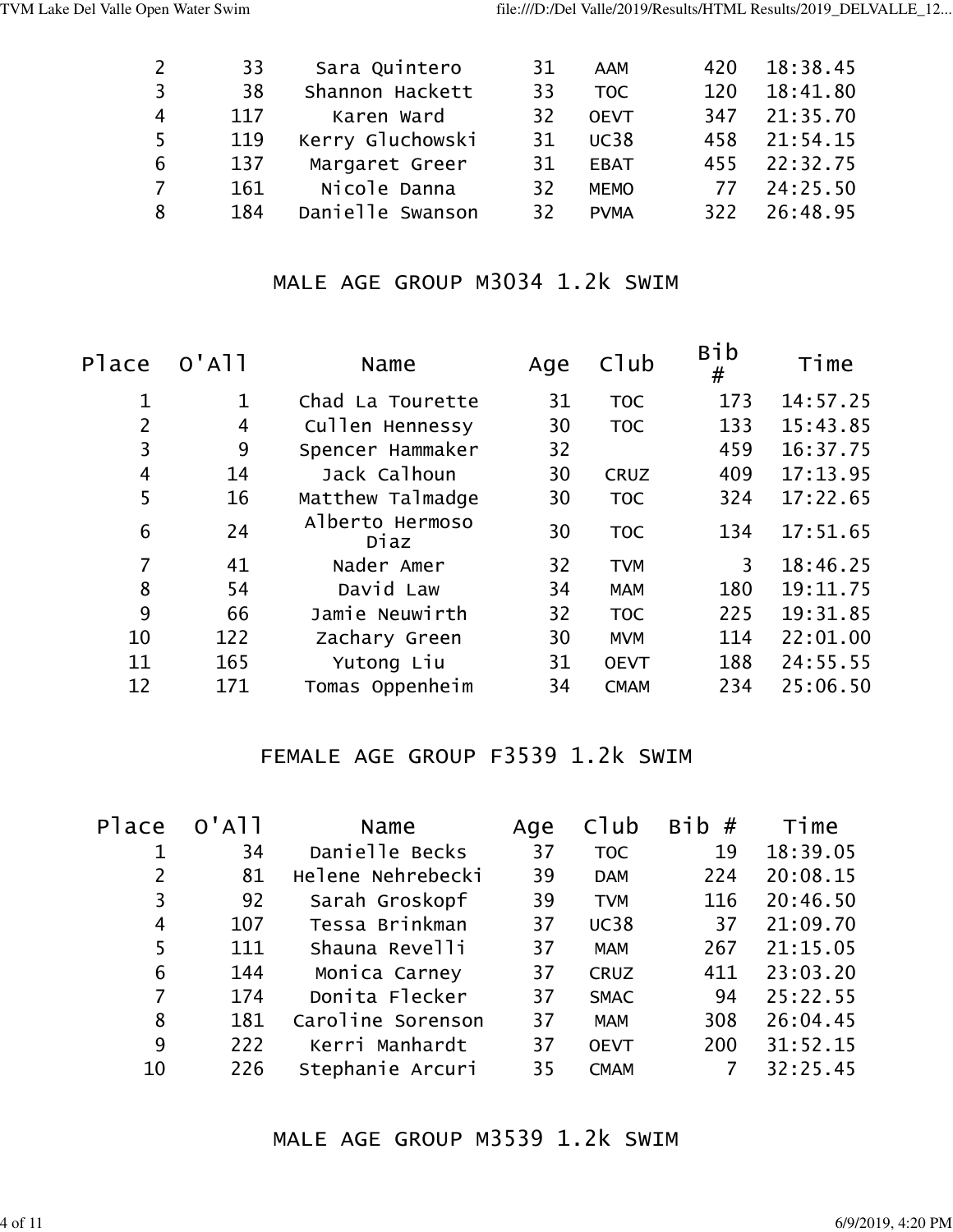|                | Place O'All | Name               |    |             | Age $C1ub$ Bib $#$ Time |              |
|----------------|-------------|--------------------|----|-------------|-------------------------|--------------|
|                | 13          | Matt Roper         | 38 | <b>DAM</b>  |                         | 272 17:07.80 |
| $\mathbf{2}$   | 40          | Jesse Bausell      | 36 | <b>CRUZ</b> |                         | 16 18:43.15  |
| 3 <sup>7</sup> |             | 87 Chris Tofanelli | 38 | <b>HTUB</b> |                         | 331 20:31.75 |
| 4              | 156         | Patrick Nagel      | 36 | <b>BAM</b>  | 220                     | 24:16.95     |
| 5.             | 219         | Paul Perrone       | 37 | <b>HTUB</b> |                         | 240 31:21.55 |

# FEMALE AGE GROUP F4044 1.2k SWIM

| Place          | $O'$ All | Name            |    |             | Age $C1ub$ Bib $#$ Time |              |
|----------------|----------|-----------------|----|-------------|-------------------------|--------------|
|                | 59       | Michelle Rowe   | 42 | <b>TVM</b>  | 274                     | 19:18.25     |
| 2              | 101      | Marni Crooks    | 40 | <b>WCM</b>  | 69                      | 21:00.30     |
| 3              | 106      | Loa Ortiz       | 43 | <b>TEME</b> | 235                     | 21:08.85     |
| 4              | 145      | Erin Hobbs      | 41 | <b>MAAC</b> |                         | 138 23:16.55 |
| 5              | 162      | Kimberly Decker | 44 | <b>SMM</b>  | 79                      | 24:28.95     |
| 6              | 192      | Melissa Reitano | 44 | <b>TNS</b>  | 264                     | 27:40.75     |
| $\overline{7}$ | 238      | Karen Crowley   | 44 | <b>TSUN</b> | 70                      | 35:35.25     |
|                |          |                 |    |             |                         |              |

# MALE AGE GROUP M4044 1.2k SWIM

| Place | $O'$ A $11$    | Name            | Age | Club        | <b>Bib</b><br># | Time     |
|-------|----------------|-----------------|-----|-------------|-----------------|----------|
|       | $\overline{2}$ | Trevor Gillis   | 44  | <b>LAMV</b> | 110             | 15:11.60 |
| 2     | 25             | Nick Hanley     | 40  | <b>VACA</b> | 124             | 17:55.15 |
| 3     | 65             | Kevin Donlon    | 41  | <b>OEVT</b> | 84              | 19:28.25 |
| 4     | 84             | Brendan Wolfe   | 41  | <b>SCSC</b> | 359             | 20:24.35 |
| 5     | 116            | Erik Johnson    | 41  | <b>TEME</b> | 151             | 21:31.90 |
| 6     | 118            | Ricardo Urbina  | 40  | <b>TOC</b>  | 445             | 21:51.65 |
| 7     | 148            | Jason Sears     | 41  | <b>OEVT</b> | 291             | 23:23.85 |
| 8     | 178            | John Schonder   | 40  | <b>RPM</b>  | 285             | 25:40.55 |
| 9     | 182            | Matthew Gawlick | 44  | <b>WOOD</b> | 102             | 26:18.00 |
| 10    | 243            | Adam James      | 44  |             | 418             | 37:54.75 |
|       |                |                 |     |             |                 |          |

# FEMALE AGE GROUP F4549 1.2k SWIM

|                | Place O'All | Name                   |    |             | Age $C1ub$ Bib $#$ Time |              |
|----------------|-------------|------------------------|----|-------------|-------------------------|--------------|
|                | 70          | Beccah Rothschild      | 46 | <b>MAM</b>  | 273                     | 19:45.05     |
| $\mathbf{2}$   | 114         | Colleen Darling        | 45 | <b>WCM</b>  |                         | 78 21:19.15  |
| 3 <sup>7</sup> | 131         | Jennifer Wendell       | 47 | <b>SRVM</b> |                         | 351 22:25.95 |
| 4              | 139         | Patti Philpott         | 49 | <b>TCAM</b> | 244                     | 22:40.55     |
| $5 -$          |             | 147 Ann Michel Ongerth | 45 | <b>WCM</b>  |                         | 233 23:23.40 |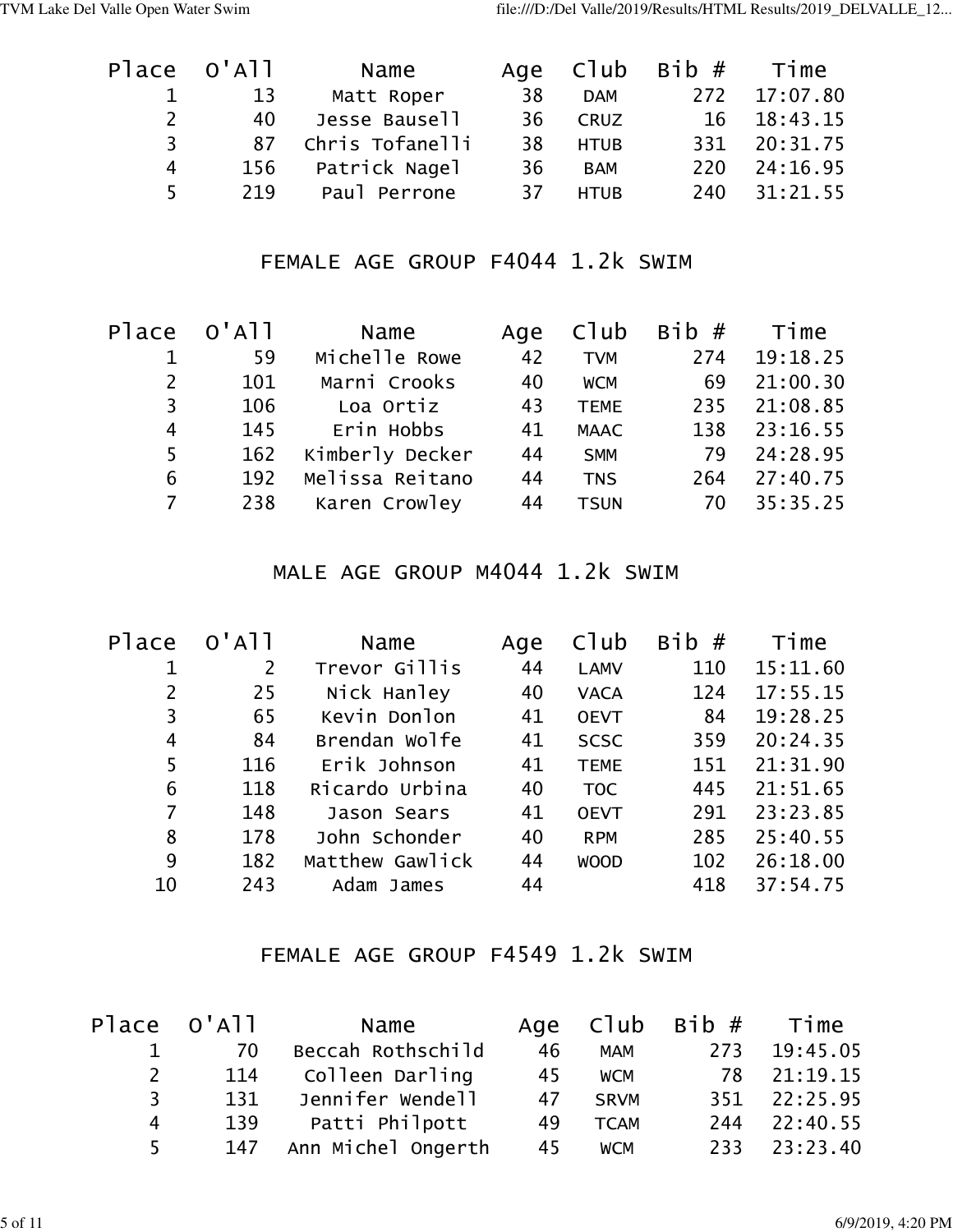| 6  | 227 | Mira Geffner    | 48. | <b>MVM</b> | 104 33:03.45 |
|----|-----|-----------------|-----|------------|--------------|
|    | 230 | Rita Madarassy  | 4/  | MEMO       | 199 33:35.65 |
| 8. | 237 | Michelle Dooner |     | 47 OEVT    | 85 35:05.05  |

## MALE AGE GROUP M4549 1.2k SWIM

| Place          | $O'$ A $11$ | Name                | Age | Club        | Bib# | Time     |
|----------------|-------------|---------------------|-----|-------------|------|----------|
|                | 10          | Kostas Sarrigeorgid | 45  | <b>SUNY</b> | 280  | 17:00.60 |
| $\overline{2}$ | 45          | Adam Santner        | 49  | <b>TEME</b> | 279  | 18:51.05 |
| 3              | 46          | Bud Porter          | 49  | <b>OEVT</b> | 251  | 18:51.45 |
| 4              | 49          | Eric Wright         | 46  | <b>CGM</b>  | 364  | 19:03.10 |
| 5              | 74          | Terrance Crowley    | 48  | <b>WINE</b> | 71   | 19:54.40 |
| 6              | 79          | Mike Thompson       | 46  | <b>LVTC</b> | 326  | 20:04.55 |
| 7              | 82          | Justin Tucker       | 48  | <b>LGSR</b> | 336  | 20:18.85 |
| 8              | 120         | Philip Vitale       | 46  | <b>TSUN</b> | 450  | 21:55.55 |
| 9              | 130         | Ira Weiny           | 48  | <b>LVTC</b> | 349  | 22:24.70 |
| 10             | 195         | Eben Gillette       | 46  | <b>OEVT</b> | 109  | 27:57.80 |
|                |             |                     |     |             |      |          |

# FEMALE AGE GROUP F5054 1.2k SWIM

| Place | $O'$ A $11$ | Name               | Age | C1ub        | Bib# | Time     |
|-------|-------------|--------------------|-----|-------------|------|----------|
|       | 43          | Laureen Welting    | 54  | <b>TOC</b>  | 350  | 18:48.65 |
| 2     | 60          | Cynthia Hertzer    | 50  | <b>CRUZ</b> | 135  | 19:21.75 |
| 3     | 97          | Nancy Melrose      | 54  | <b>UC38</b> | 210  | 20:56.60 |
| 4     | 142         | Marta Bechhoefer   | 52  | <b>CRUZ</b> | 18   | 23:00.75 |
| 5     | 190         | Joanneke Verschuur | 54  | <b>MAM</b>  | 343  | 27:03.50 |
| 6     | 201         | Susan Kester       | 51  | <b>MAM</b>  | 410  | 28:40.70 |
|       | 225         | Susan Saba         | 52  | <b>CMAM</b> | 278  | 32:17.35 |
|       |             |                    |     |             |      |          |

#### MALE AGE GROUP M5054 1.2k SWIM

| Place          | $O'$ A $11$ | Name          | Age | Club        | Bib# | Time     |
|----------------|-------------|---------------|-----|-------------|------|----------|
|                | 18          | Chris Bond    | 52  | <b>MAM</b>  | 32   | 17:27.95 |
| $\overline{2}$ | 19          | Rick Hamilton | 52  | <b>MAM</b>  | 122  | 17:36.80 |
| 3              | 20          | Kurt Oeler    | 53  | <b>TOC</b>  | 230  | 17:38.85 |
| 4              | 48          | Perry Klebahn | 53  | <b>TOC</b>  | 161  | 18:56.80 |
| 5              | 52          | Jamie Kulla   | 50  | <b>STAN</b> | 170  | 19:09.50 |
| 6              | 53          | Andrew Wong   | 52  | <b>TVM</b>  | 360  | 19:11.55 |
| 7              | 103         | Paul Carter   | 51  | <b>WCM</b>  | 49   | 21:05.50 |
| 8              | 121         | Jeff Foster   | 53  | <b>MEMO</b> | 97   | 21:57.85 |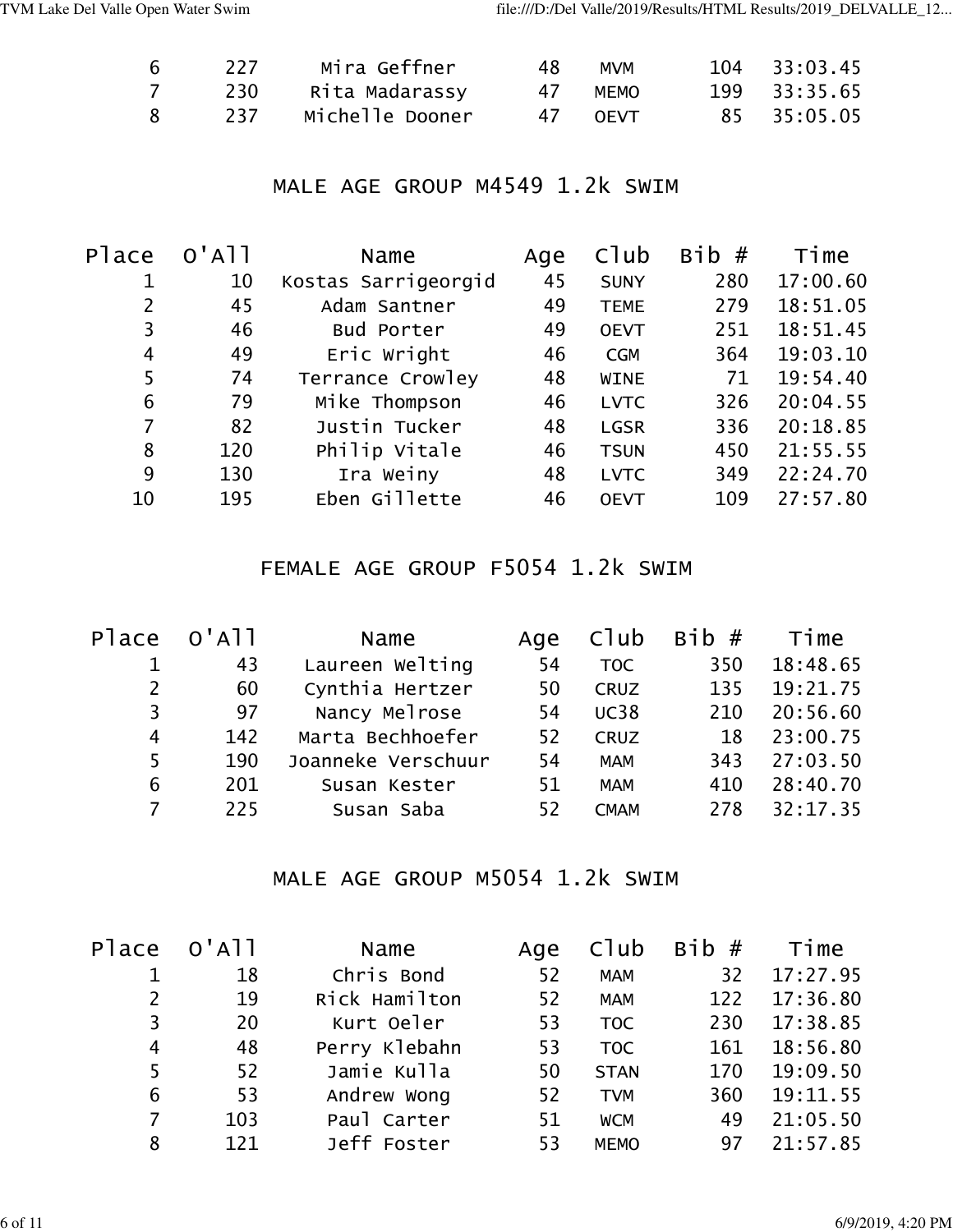|    |     | 167 Jean-Steph Vanelle | 52 SRVM | 341 24:57.40 |
|----|-----|------------------------|---------|--------------|
| 10 | 204 | Daniel Begin           |         | 448 29:15.95 |

# FEMALE AGE GROUP F5559 1.2k SWIM

| Place | $O'$ A $1$ | Name                | Age | C1ub        | Bib<br># | Time     |
|-------|------------|---------------------|-----|-------------|----------|----------|
| 1     | 27         | Kimberly Elsbach    | 56  | <b>DAM</b>  | 87       | 18:02.55 |
| 2     | 36         | Lisa Ward           | 55  | <b>WCM</b>  | 348      | 18:41.45 |
| 3     | 50         | Elizabeth Tiedemann | 56  | <b>ARM</b>  | 328      | 19:05.40 |
| 4     | 56         | Stephanie Couch     | 55  | <b>MELO</b> | 64       | 19:12.95 |
| 5     | 75         | Jayne Riley         | 56  | <b>SRVM</b> | 270      | 20:00.90 |
| 6     | 83         | Cindy Clements      | 58  | <b>NBA</b>  | 58       | 20:19.05 |
| 7     | 88         | Jane Russell        | 56  | <b>DAM</b>  | 276      | 20:35.25 |
| 8     | 99         | Jennifer Phalen     | 55  | <b>DAM</b>  | 243      | 20:56.80 |
| 9     | 151        | Jill Fleming        | 56  | <b>SMM</b>  | 95       | 23:39.00 |
| 10    | 186        | Cristina Bensadoun  | 59  | <b>OEVT</b> | 25       | 26:55.05 |
| 11    | 193        | Katie Fox           | 57  | <b>OEVT</b> | 98       | 27:52.40 |
| 12    | 207        | Jean Field          | 57  | <b>OEVT</b> | 93       | 29:43.55 |
| 13    | 233        | Vivian Queirolo     | 59  | <b>MVM</b>  | 257      | 34:04.70 |
|       |            |                     |     |             |          |          |

## MALE AGE GROUP M5559 1.2k SWIM

| Place | $O'$ A $11$ | Name           | Age | C1ub        | <b>Bib</b><br># | Time     |
|-------|-------------|----------------|-----|-------------|-----------------|----------|
| 1     | 15          | Mike Carr      | 59  | <b>SRM</b>  | 47              | 17:20.85 |
| 2     | 63          | Paul Kryska    | 56  | <b>MVM</b>  | 169             | 19:25.90 |
| 3     | 72          | Mark White     | 56  | <b>TSUN</b> | 353             | 19:49.40 |
| 4     | 76          | Marlon Woolf   | 55  | <b>NUTS</b> | 363             | 20:02.40 |
| 5     | 91          | Kevin Keating  | 56  | <b>SMAC</b> | 156             | 20:42.15 |
| 6     | 143         | Edward Deng    | 56  | <b>FREM</b> | 81              | 23:02.45 |
| 7     | 159         | Marc Bensadoun | 57  | <b>OAM</b>  | 444             | 24:23.75 |
| 8     | 160         | Ernst Halperin | 55  | <b>TSUN</b> | 423             | 24:24.85 |
| 9     | 166         | Chris Beeman   | 59  | <b>UC38</b> | 21              | 24:57.30 |
| 10    | 179         | James Cotta    | 58  | <b>CGM</b>  | 63              | 25:41.80 |
| 11    | 191         | John Thompson  | 56  | <b>MELO</b> | 325             | 27:07.85 |
| 12    | 199         | Bart Hess      | 58  | <b>MAM</b>  | 136             | 28:30.95 |

# FEMALE AGE GROUP F6064 1.2k SWIM

| Place O'All | Name                          |  | Age $C1ub$ Bib $#$ Time |
|-------------|-------------------------------|--|-------------------------|
|             | 26 Suzanne Heim-Bowen 61 UC38 |  | 132 18:01.10            |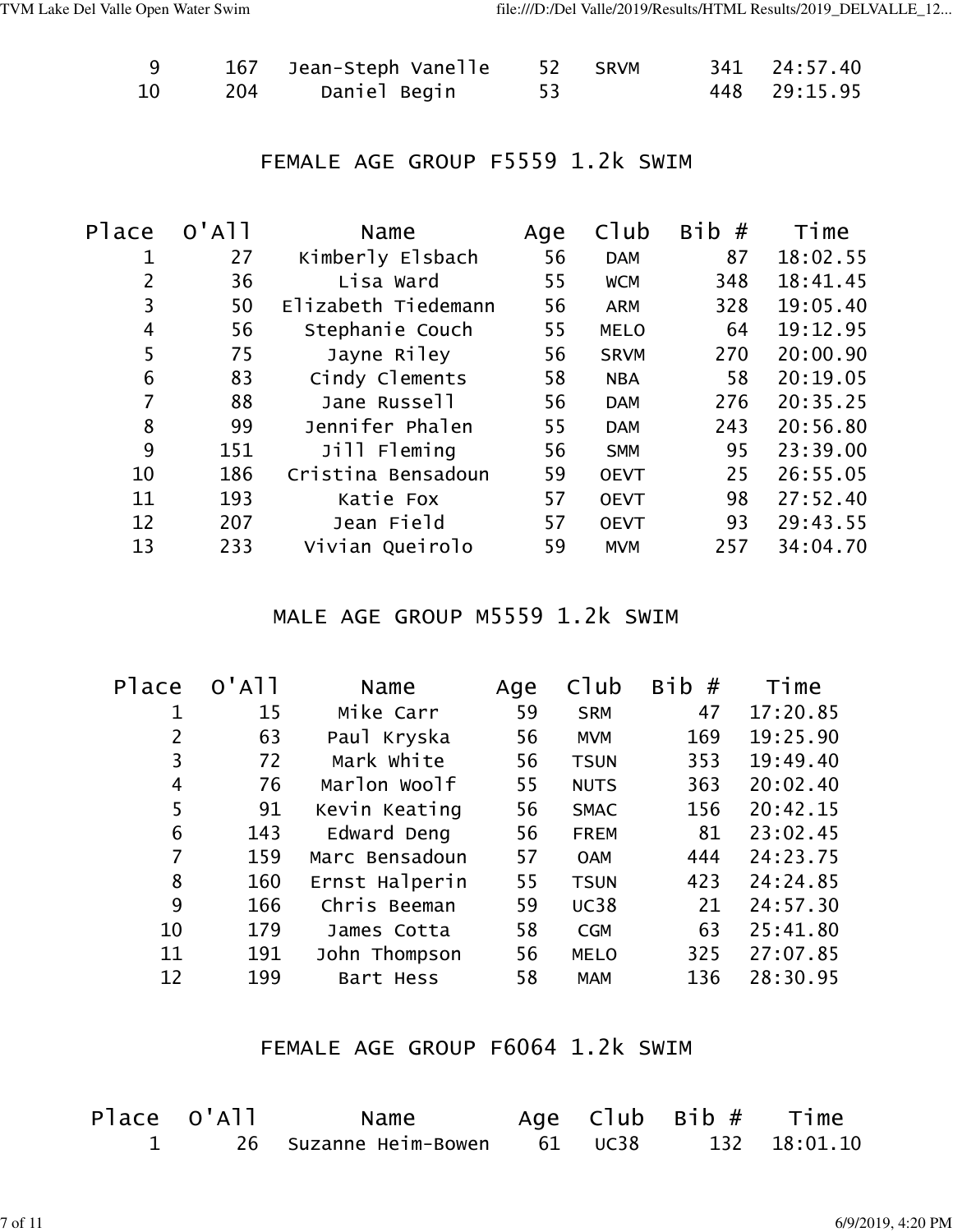| $\overline{2}$ | 47  | Marquerite Meyer | 60 | <b>TOC</b>  | 414 | 18:53.70 |
|----------------|-----|------------------|----|-------------|-----|----------|
| $\overline{3}$ | 112 | Phyllis Quinn    | 64 | <b>TOC</b>  | 258 | 21:15.15 |
| $\overline{4}$ | 132 | Susan Haufler    | 62 | <b>MEMO</b> | 131 | 22:28.95 |
| -5             | 134 | Jessie Hickel    | 61 | <b>EBAT</b> | 421 | 22:30.35 |
| 6              | 155 | Irene Smith      | 61 | <b>OEVT</b> | 304 | 24:15.85 |
| <sup>7</sup>   | 173 | Gwen Shonkwiler  | 62 | <b>SNM</b>  | 296 | 25:22.15 |
| 8              | 188 | Susan Bergmann   | 60 | <b>TEME</b> | 27  | 26:58.30 |
| 9              | 198 | Leslie Morgan    | 62 | <b>CRUZ</b> | 217 | 28:27.30 |
|                |     |                  |    |             |     |          |

# MALE AGE GROUP M6064 1.2k SWIM

| Place | $O'$ A $11$ | Name             | Age | C1ub        | <b>Bib</b><br># | Time     |
|-------|-------------|------------------|-----|-------------|-----------------|----------|
| 1     | 55          | Ron Emhoff       | 64  | <b>UC36</b> | 89              | 19:12.60 |
|       | 68          | Steve Cutting    | 62  | <b>MAM</b>  | 72              | 19:41.65 |
| 3     | 73          | John Jeha        | 61  | <b>SERC</b> | 443             | 19:52.65 |
| 4     | 93          | Jeffrey Citron   | 64  | <b>MEMO</b> | 57              | 20:48.35 |
| 5     | 100         | Doug Putnam-Pite | 62  | <b>UC38</b> | 255             | 20:57.65 |
| 6     | 104         | Jay Stanton      | 60  | <b>MVM</b>  | 316             | 21:07.50 |
| 7     | 105         | Harlan Pinto     | 62  | <b>MELO</b> | 248             | 21:08.55 |
| 8     | 126         | Robert Knell     | 61  | <b>OEVT</b> | 428             | 22:19.65 |
| 9     | 136         | John Cottingham  | 60  | <b>LGSR</b> | 412             | 22:32.45 |
| 10    | 154         | David Crankshaw  | 64  | <b>MELO</b> | 67              | 23:58.75 |
| 11    | 183         | Thomas Kinnier   | 64  | <b>MAAC</b> | 159             | 26:43.40 |
| 12    | 210         | Mark Danna       | 63  | <b>UC38</b> | 76              | 30:08.80 |
| 13    | 250         | Robert Giles     | 63  | <b>OEVT</b> | 108             | 45:21.95 |
|       |             |                  |     |             |                 |          |

# FEMALE AGE GROUP F6569 1.2k SWIM

|                | Place O'All | Name            |    |             | Age $C1ub$ Bib $#$ Time |              |
|----------------|-------------|-----------------|----|-------------|-------------------------|--------------|
|                | 22          | Laura Val       | 68 | <b>TAM</b>  |                         | 338 17:48.65 |
| 2              | 185         | Kate Latham     | 67 | <b>MVM</b>  |                         | 177 26:50.85 |
| 3 <sup>7</sup> | 216         | Valerie Armento | 68 | <b>UC38</b> |                         | 8 31:01.80   |
| 4              | 220         | Patricia Banks  |    | 67 SERC     |                         | 13 31:30.05  |
| 5              | 229         | Laurie Perry    | 65 | <b>TCAM</b> |                         | 241 33:29.25 |
| 6              | 236         | Nora Crans      | 68 | <b>SRVM</b> | 68                      | 34:37.20     |

# MALE AGE GROUP M6569 1.2k SWIM

| Place O'All | Name                       |  | Age $C1ub$ Bib $#$ Time |              |
|-------------|----------------------------|--|-------------------------|--------------|
|             | 29 Fred Ferroggiaro 66 TOC |  |                         | 453 18:06.65 |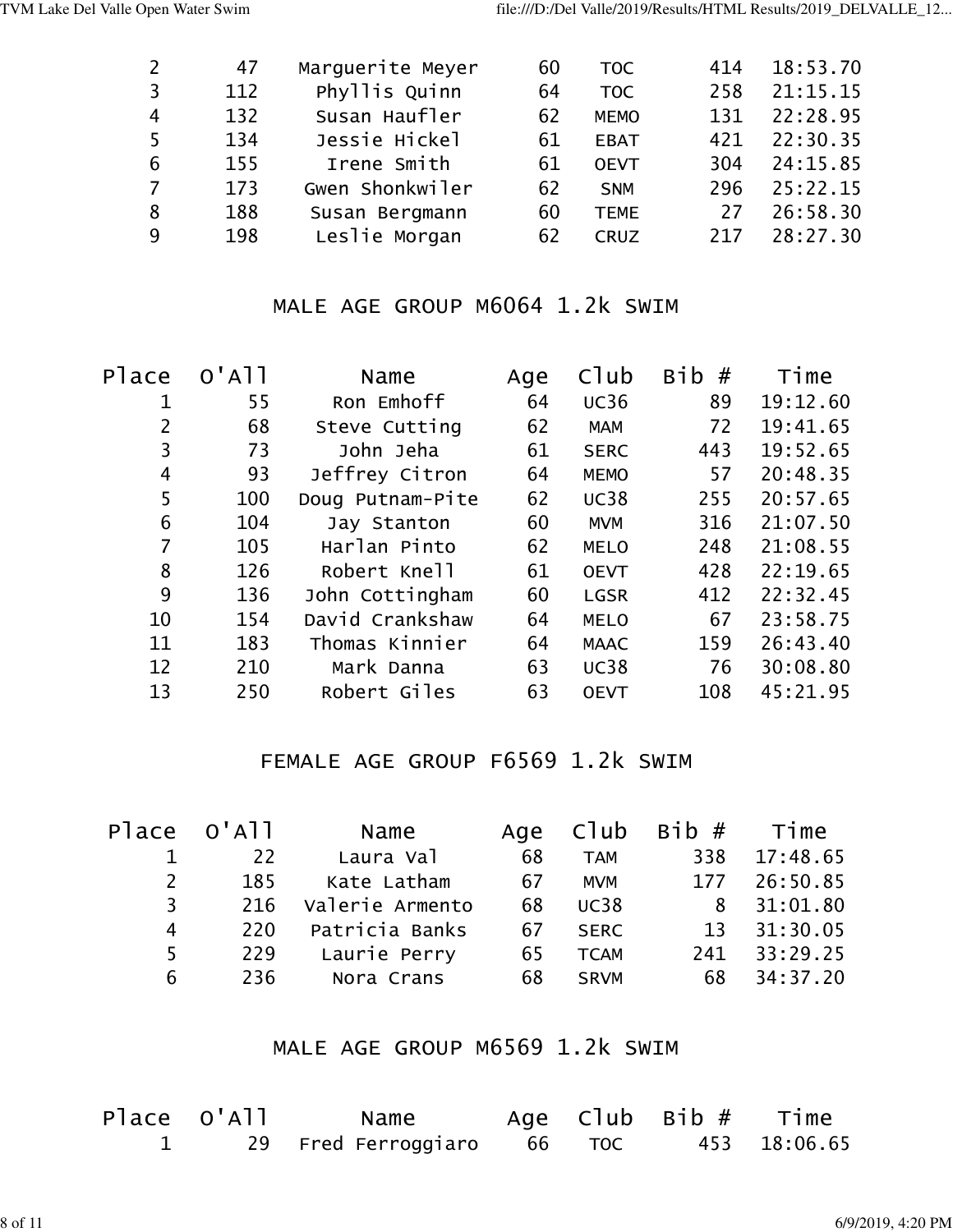|                | 95  | Stephen Small  | 67 | <b>MEMO</b> | 302. | 20:52.00 |
|----------------|-----|----------------|----|-------------|------|----------|
| 3              | 110 | Dan Winterrowd | 69 | <b>SMST</b> | 358  | 21:14.40 |
| 4              | 146 | Paul Stock     | 66 | <b>EDHS</b> | 318  | 23:22.90 |
| $\overline{5}$ | 157 | Doug Cort      | 69 | <b>CMAM</b> | .62  | 24:19.45 |
| 6              | 164 | Greg Jacobus   | 68 | <b>TCAM</b> | 147  | 24:49.85 |

## FEMALE AGE GROUP F7074 1.2k SWIM

|                | Place O'All | Name                |    |             | Age $C1ub$ Bib $#$ Time |              |
|----------------|-------------|---------------------|----|-------------|-------------------------|--------------|
|                | 149         | Marianne Brems      | 70 | <b>MELO</b> |                         | 36 23:27.60  |
| 2              |             | 175 Stephanie Scott |    | 72 WCM      |                         | 290 25:24.70 |
| 3 <sup>7</sup> |             | 206 Linda Williams  | 73 | <b>CAM</b>  |                         | 417 29:36.15 |
| 4              |             | 246 Alida Canale    | 74 | <b>CRUZ</b> |                         | 43 39:20.70  |
| 5 <sup>5</sup> |             | 249 Cynthia Barnard | 71 | <b>NBA</b>  |                         | 14 45:05.00  |

#### MALE AGE GROUP M7074 1.2k SWIM

|                | Place O'All | Name               |    |            | Age $C1ub$ Bib $#$ Time |              |
|----------------|-------------|--------------------|----|------------|-------------------------|--------------|
|                | 23          | Joel Wilson        | 71 | CRUZ       |                         | 357 17:51.25 |
| $\mathsf{2}$   | 115         | Bob Upshaw         | 70 | <b>WCM</b> |                         | 337 21:28.50 |
| 3 <sup>7</sup> | 133         | Thomas Knopf       |    | 72 TOC     |                         | 164 22:30.00 |
| 4              | 212         | Keith Feiring      | 72 | <b>WCM</b> |                         | 91 30:50.30  |
| 5 <sup>7</sup> |             | 215 Rick Meyerhoff |    | 72 TAM     |                         | 212 30:59.60 |

## FEMALE AGE GROUP F7579 1.2k SWIM

|  | Place O'All   Name  |         | Age $C1ub$ Bib $#$ Time |              |
|--|---------------------|---------|-------------------------|--------------|
|  |                     |         |                         | 15 25:07.65  |
|  | 242     Susan White | 77 TCAM |                         | 354 37:24.30 |

#### MALE AGE GROUP M7579 1.2k SWIM

| Place O'All | Name                          |  | Age $C1ub$ Bib $#$ Time |
|-------------|-------------------------------|--|-------------------------|
|             | 90 Richard Burns    76    TAM |  | 38 20:39.05             |

MALE AGE GROUP M8084 1.2k SWIM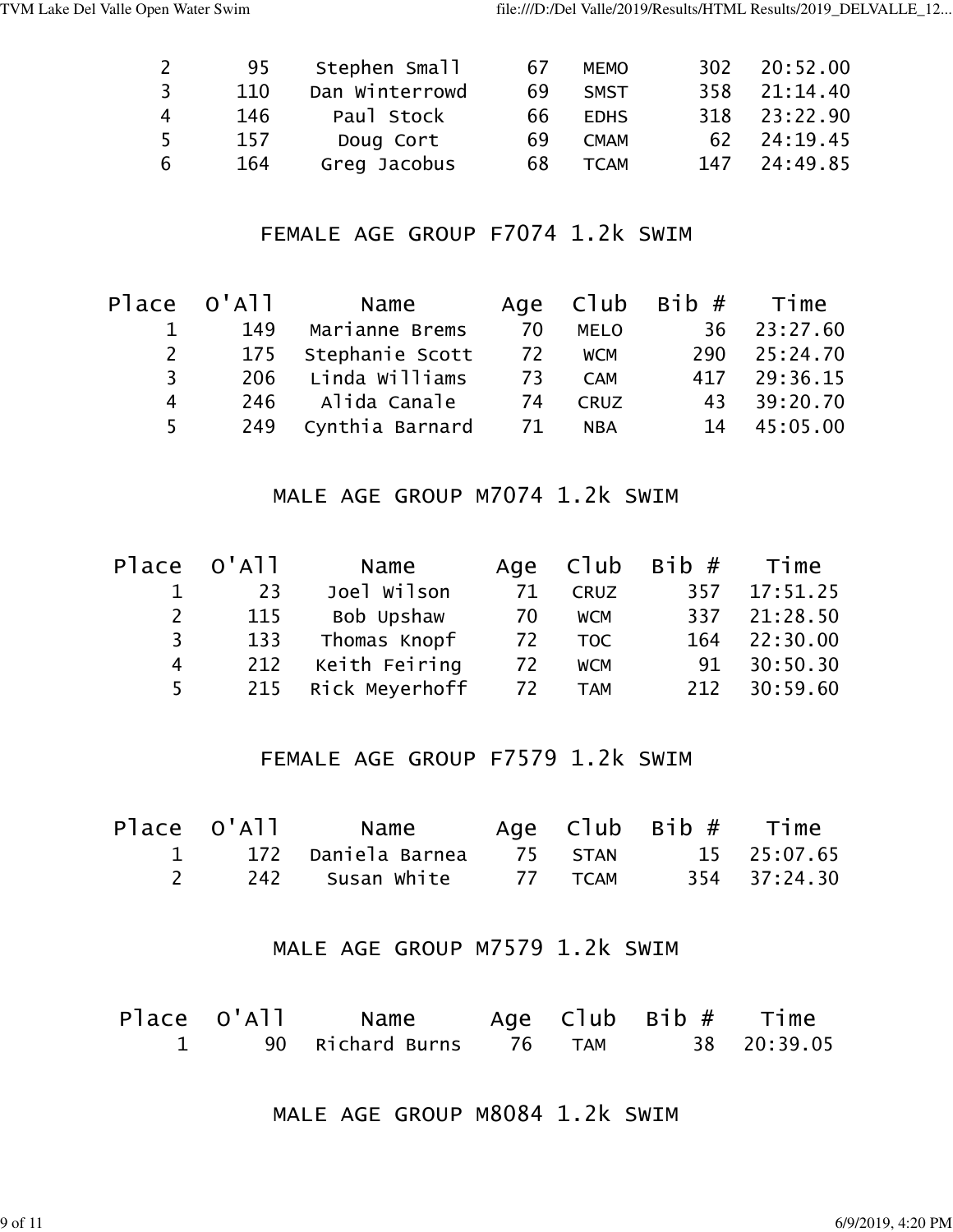|  | 1 213 Mike Laramie 83 SERC 176 30:57.10 |  |              |
|--|-----------------------------------------|--|--------------|
|  |                                         |  | 175 30:59.15 |

#### FEMALE AGE GROUP F8589 1.2k SWIM

| Place O'All | Name                         |  | Age $C1ub$ Bib $#$ Time |              |
|-------------|------------------------------|--|-------------------------|--------------|
|             | 1 251 Barbara Robben 85 MEMO |  |                         | 271 46:33.35 |

#### \*\*\*\* FEMALE OVERALL MASTERS 1.2k WETSUIT/CAT 2 SUIT RESULTS \*\*\*\*

| Place | Name             | Age | Club        | Bib# | Time     |
|-------|------------------|-----|-------------|------|----------|
| 1     | Megumi Masuda    | 46  | <b>LAMV</b> | 416  | 19:14.05 |
| 2     | Aki Lewis        | 49  | <b>SRVM</b> | 184  | 24:23.35 |
| 3     | Adelia Smith     | 55  | <b>WCM</b>  | 452  | 28:12.05 |
| 4     | Maria Guerrero   | 40  | <b>OEVT</b> | 119  | 29:06.50 |
| 5     | Megan Hoffman    | 26  | <b>OEVT</b> | 139  | 29:50.40 |
| 6     | Mary Bitondo     | 66  | <b>OEVT</b> | 30   | 31:19.25 |
| 7     | Dan Zhang        | 41  | <b>OEVT</b> | 369  | 33:55.55 |
| 8     | Lynn Narlesky    | 67  | <b>DAM</b>  | 221  | 34:18.05 |
| 9     | Lela Karzian     | 63  | <b>OEVT</b> | 155  | 36:46.90 |
| 10    | Nandita Damaraju | 26  | <b>OEVT</b> | 75   | 40:37.60 |

\*\*\*\* MALE OVERALL MASTERS 1.2k WETSUIT/CAT 2 SUIT RESULTS \*\*\*\*

| Place          | Name               | Age | Club        | Bib# | Time     |
|----------------|--------------------|-----|-------------|------|----------|
| $\mathbf 1$    | Jonathan Crussell  | 30  | <b>UC38</b> | 446  | 20:03.10 |
| $\overline{2}$ | James Button       | 39  |             | 424  | 22:47.10 |
| 3              | Jay Bedsworth      | 55  | <b>SRVM</b> | 20   | 23:50.10 |
| 4              | Kaan Etem          | 58  | <b>TNS</b>  | 90   | 25:03.15 |
| 5              | James McCrea       | 51  | <b>OEVT</b> | 204  | 27:02.30 |
| 6              | Brian Stansell     | 67  | <b>SRVM</b> | 315  | 28:34.75 |
| 7              | Prakash Nedunuri   | 45  | <b>OEVT</b> | 223  | 30:31.90 |
| 8              | Bill Oberman       | 72  | <b>PCCM</b> | 229  | 33:20.65 |
| 9              | Ervin Kroeker      | 78  | <b>TCAM</b> | 167  | 34:28.05 |
| 10             | Sunil Wijeyesekera | 63  | <b>OEVT</b> | 355  | 35:37.60 |
|                |                    |     |             |      |          |

#### \*\*\*\* FEMALE OVERALL MASTERS 1.2k Just For Fun RESULTS \*\*\*\*

| Place | Name         |        | Age Club Bib# Time |
|-------|--------------|--------|--------------------|
|       | Suzanne Gelb | 43 SMM | 105 20:27.35       |